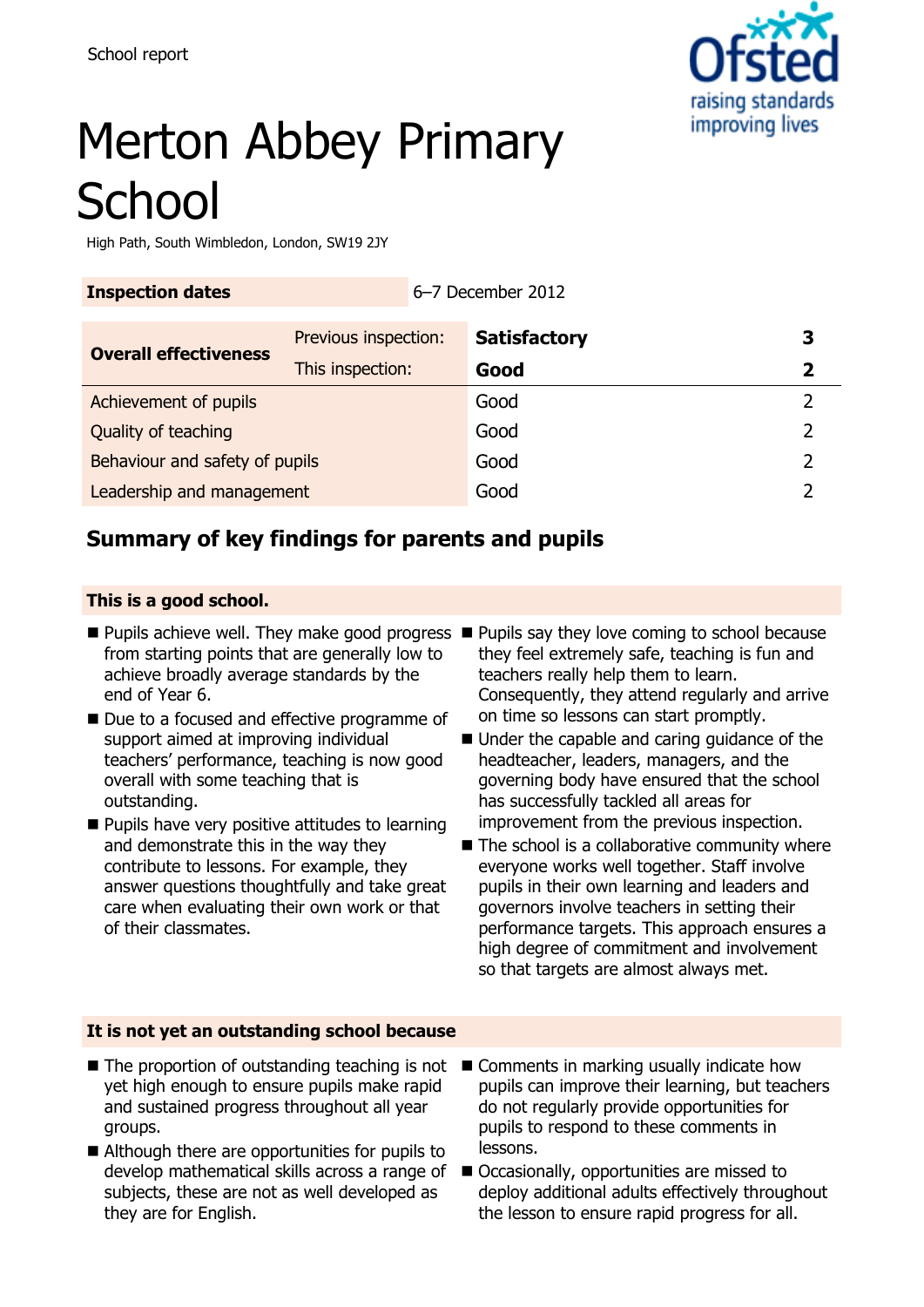# **Information about this inspection**

- Inspectors observed 22 lessons or parts of lessons, including the teaching of phonics (letter patterns and the sounds they represent) and guided reading. Nearly all of the teaching staff were observed.
- Inspectors attended assemblies and listened to pupils read. They held meetings with pupils, staff and representatives from the governing body and the local authority.
- Inspectors took account of the 10 responses to the on-line Parent View survey, the views of parents they spoke to during the inspection, and the questionnaires completed by staff.
- Inspectors looked closely at the work pupils were doing in lessons as well as work pupils have completed over time in their books.
- Inspectors also looked at a range of documentation, including the school's self-evaluation and development planning, documents related to safeguarding and child protection procedures, minutes of meetings of the governing body, notes of visits from local authority representatives, data on pupil performance, attendance figures and behaviour logs.

# **Inspection team**

| Jeanie Jovanova, Lead inspector | <b>Additional Inspector</b> |
|---------------------------------|-----------------------------|
| <b>Clifford Walker</b>          | <b>Additional Inspector</b> |
| Elaine Hamilton                 | <b>Additional Inspector</b> |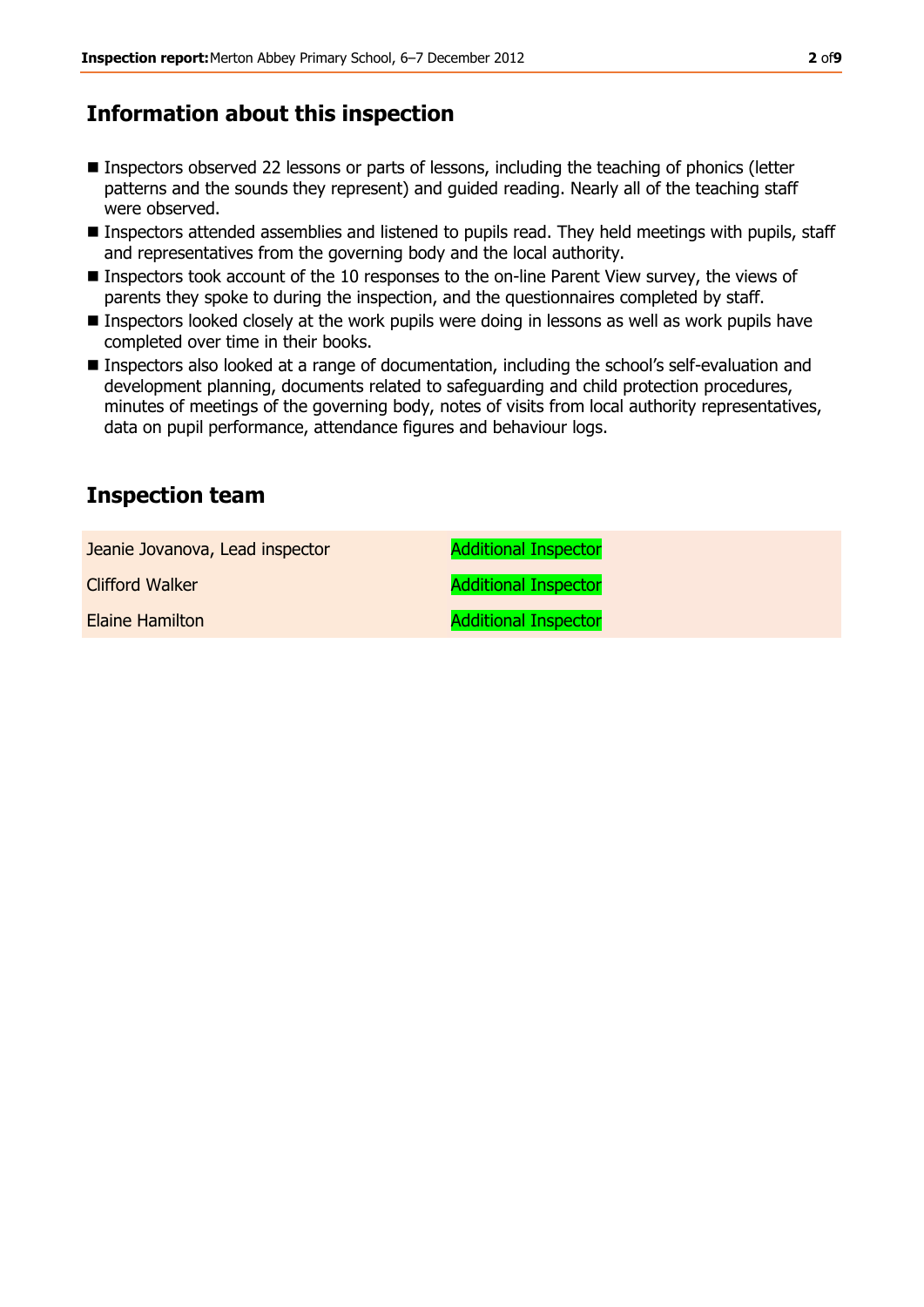# **Full report**

# **Information about this school**

- This is an average-sized primary school.
- $\blacksquare$  The proportion of disabled pupils and those who are supported through school action is slightly below the national average. The proportion supported through school action plus or with a statement of special educational needs is in line with the national average.
- The proportion of pupils who are known to be eligible for the pupil premium, which provides additional funding for looked after children and pupils eligible for free school meals, is much higher than the national average.
- A third of pupils are of White British heritage. A range of other ethnic groups is represented in different proportions, with the largest of these being pupils of Any Other White background and Black African. A higher number of pupils speak English as an additional language than is found nationally. Some of these pupils are at the early stages of learning English.
- The school is not currently using alternative provision for any of its pupils.
- There has recently been a high turnover of staff in the Early Years Foundation Stage.
- The school is expanding and took on a new Reception class in October 2011, half a term after the beginning of the school year.
- The school meets the government's current floor standards, which set the minimum expectations for pupils' attainment and progress.

# **What does the school need to do to improve further?**

- Increase the proportion of outstanding teaching in order that pupils make rapid and sustained progress throughout all year groups by:
	- creating opportunities in lessons for pupils to respond to teachers' comments in the marking of their work
	- ensuring additional adults are effectively deployed throughout each lesson to support pupils so that all make maximum progress
	- $-$  increasing opportunities for pupils to develop mathematical skills across a range of subjects.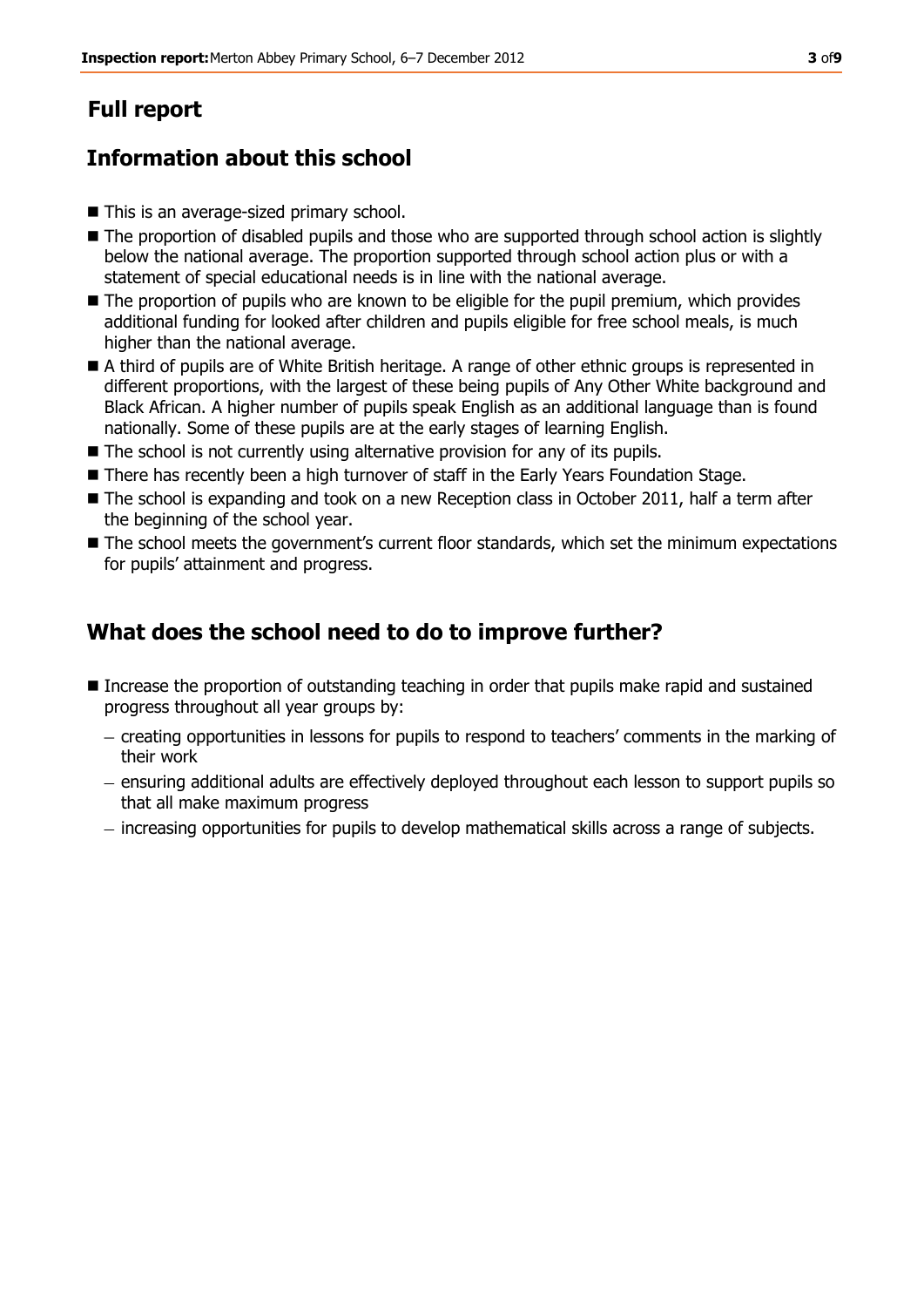### **Inspection judgements**

#### **The achievement of pupils is good**

- Most children enter the Early Years Foundation Stage with skills that are generally below the levels expected for their age, especially in communication and mathematics. Many of these children are at the very early stages of learning English and staff show they value children's language and cultural heritage by learning greetings and basic phrases in the range of languages represented. This ensures children settle really quickly as they feel comfortable and safe.
- Children in the Early Years Foundation Stage make progress quickly because opportunities to write, read and speak are imaginatively presented. This ensures that the children are beginning to catch up with their peers by the time they move in to Key Stage 1.
- Staff check pupils' progress carefully, meeting regularly to discuss any who may be experiencing difficulties and putting measures in place to get them back on track. This ensures that good progress continues and that by the time pupils leave at the end of Key Stage 2, they are achieving in line with all pupils nationally.
- **Disabled pupils and those who have special educational needs achieve well because their** individual needs are well met, both in class and in carefully evaluated small group work. For example, working with a specialist reading teacher has doubled pupils' rates of progress in acquiring reading skills.
- **Pupils who are known to be eligible for the pupil premium achieve well. This is because the** school thinks carefully about how to spend the funding. It provides experiences and tailored support that bridge identified gaps and ensure an equal chance of success. For example, specialist one-to-one tuition helps pupils make rapid gains in their learning.
- **Pupils who speak English as an additional language achieve well. Those who are at the early** stages of learning English make very rapid progress because skilled staff ensure they acquire the basic language skills they need so that they can access lessons quickly.
- The school is committed to ensuring that pupils from all backgrounds, and of all abilities, have equal opportunities to succeed. Consequently, all of the groups represented in the school make at least the expected progress in both mathematics and English across Key Stage 2.

#### **The quality of teaching is good**

- The school has carefully planned the teaching of phonics, giving consideration to the high number of pupils who speak languages other than English at home. Provision and resources have been fine-tuned. Inspectors saw a number of good lessons which clearly developed pupils' phonic skills.
- Teachers have high expectations. For example, in a Year 4 lesson on fractions, where the quality of teaching was outstanding, pupils were expected to use accurate instructions when guiding the teacher to fold a piece of paper into eighths. Modelling this level of precision ensures pupils strive for it in their own work.
- **Teachers use technology well to enable pupils to share their work with the class to illustrate** teaching points. For example, in an outstanding Year 6 lesson, pupils showed how they had constructed complex sentences and talked the class through their work, which was projected onto the board, using precise grammatical language.
- **Pupils are highly involved in lessons, from discussing key points with partners to explaining how** their work meets the intended learning outcomes of the lesson. They find this motivational and it ensures they remain focused throughout lessons.
- Teachers mark pupils' work with comments that relate to their individual targets and help pupils know what to do next. However, opportunities are not given for pupils to respond to those comments, so their effectiveness is limited.
- Teaching assistants support groups well when pupils carry out independent tasks. However, opportunities are missed for them to support learning during whole class teaching and this slows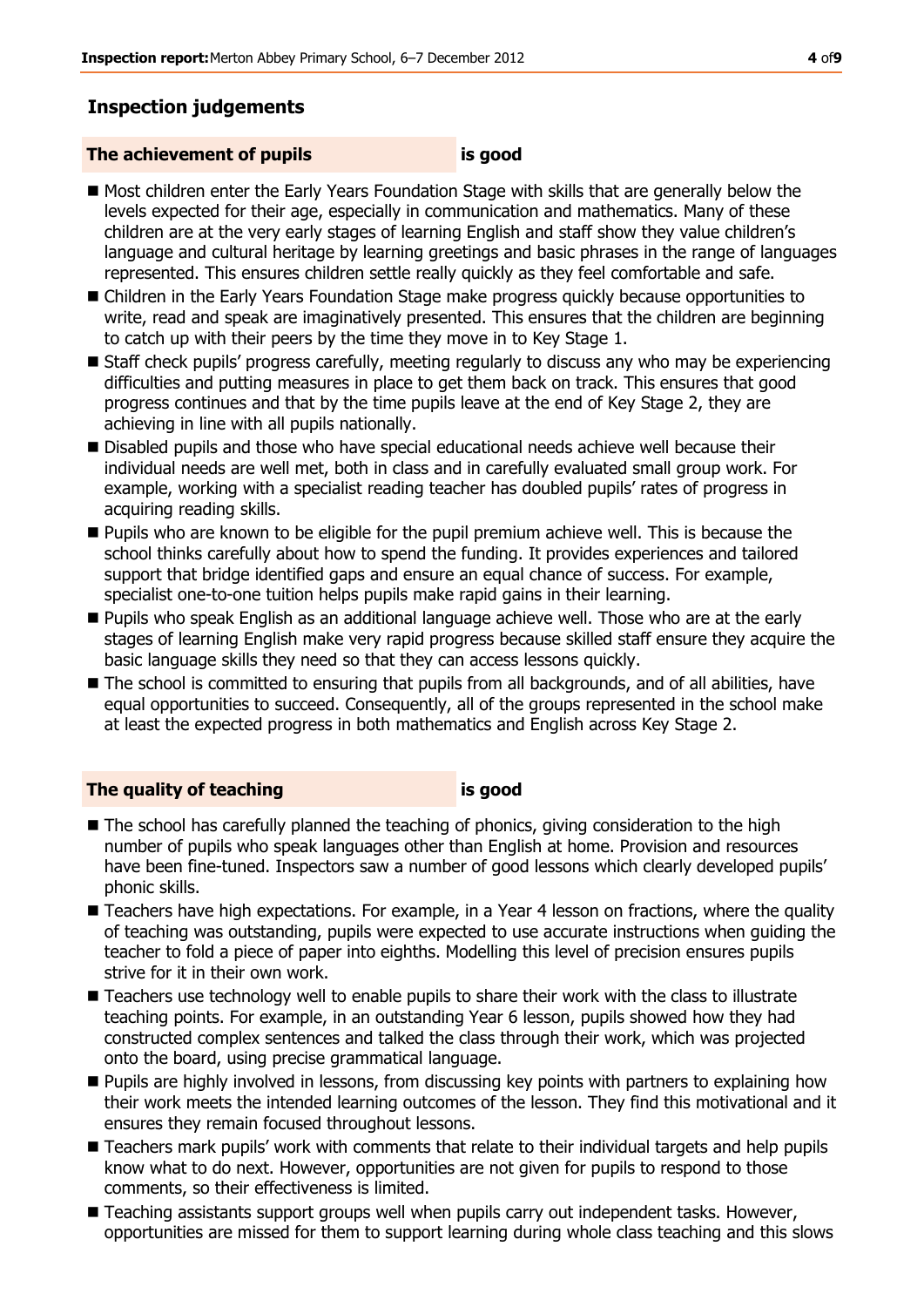progress for some pupils.

■ Teachers focus well on developing language skills across a range of subjects. For example, during their topic on pirates, pupils in Key Stage 1 learnt how to write informal letters home and to lay out a list of ship's rules. However, opportunities for developing mathematical skills across other subjects are not as widespread.

#### **The behaviour and safety of pupils are good**

- **Pupils treat each other, staff and the school premises with courtesy and respect. Playtimes and** lunchtimes are positive and peaceful.
- Routines are well established and ensure a calm and productive environment in which pupils thrive. For example, children come in to Reception purposefully in the mornings and take part in learning tasks in a focused and composed manner, which gets the day off to a very positive start.
- In lessons, pupils listen carefully to the teacher and each other and take full advantage of the opportunities they are given to contribute. Relationships in class are good and pupils are sensitive when commenting on each other's work. This enables pupils to take risks with their learning, such as sharing their work with the class even where it might contain errors or misconceptions.
- Staff have a good understanding of how to manage behaviour. The school's policy is clear and emphasises the need to praise acceptable behaviour. Logs of individual incidents are carefully analysed. In this way, leaders are clear about what is happening in school and can quickly put in place measures to address any concerns.
- The school uses a range of strategies well to support pupils who have particular behavioural needs. Consequently, the rate of exclusions is much lower than average and there have been none in the last two years.
- **Pupils say they feel very safe in school and parents support this view. Both the on-line survey** and the school's own questionnaires show that a very large majority of parents feels that behaviour is good.
- **Pupils understand the many quises that bullying can present and are confident that it does not** happen in school, because minor issues are dealt with before they can become serious or ongoing.
- The school has worked successfully with a range of partners to improve the attendance of pupils who had high absence rates. This has resulted in a rise in overall attendance figures since the previous inspection and brought the school broadly in line with national averages.

#### **The leadership and management are good**

- The vision and drive of the headteacher, governors and senior staff have resulted in a series of improvements since the previous inspection. This is a school that nurtures its staff to get the best out of them. Those who returned questionnaires were unanimous in stating that their professional development needs were well met.
- Key among the improvements is the management of teachers' performance. The quality of teaching is monitored rigorously so that development points can be accurately identified. These are then worked on and new ones highlighted in a successful cycle supported by a range of different training strategies for teachers, such as coaching, observing outstanding teaching and attending training.
- Teachers' targets are closely linked to pupil progress and are clear and measurable. Teachers work with leaders on shaping their targets and this creates a high level of motivation to succeed.
- **E** Leaders have a clear and accurate view of the school's strengths and weaknesses. School development planning correctly prioritises the issues that are most likely to increase pupils'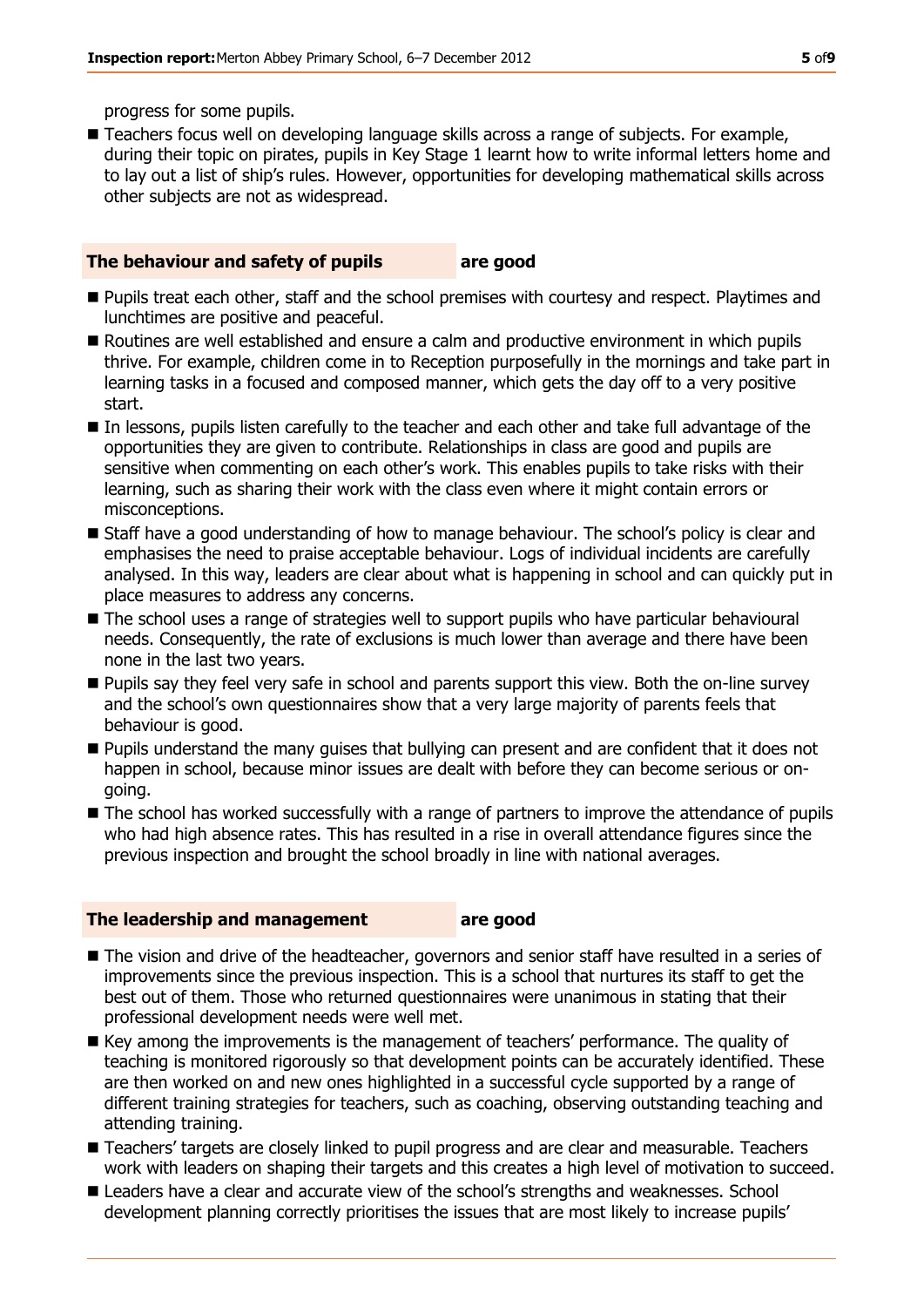progress and attainment.

- The range of subjects that pupils learn about is designed to ensure that they experience a variety of activities which broaden their cultural horizons and prepare them well for the next phase in their education.
- The school provides good stimulus for pupils' developing understanding of moral issues, for example carefully chosen stories or global debates on fair trade. The level at which bullying is discussed is very sophisticated and this deepens pupils' understanding, not only of right and wrong but also of the dynamics of human relationships and the social skills needed to navigate them successfully.
- Assemblies are often led by representatives of different faiths and give pupils the chance to reflect on elements of spirituality from a range of perspectives. This ensures they are well prepared for the diverse society in which they live.
- $\blacksquare$  The local authority representative assigned to the school understands the context and needs of the school well. The local authority agrees with inspection findings in judging the school to be good and consequently offers light touch support as appropriate.

#### ■ The governance of the school:

Governors have become far more rigorous in their scrutiny of data relating to pupil performance since the previous inspection. They regularly ask questions about how different groups achieve and evaluate whether funding, and in particular the pupil premium, is being spent effectively. For example, governors agree that funding should be spent on providing a homework club for pupils known to be eligible for the pupil premium because it improves their rate of progress. They scrutinise the reports from the local authority adviser and challenge the senior team as to how the school intends to address any development points identified. They ensure all training is up to date and that safeguarding requirements are met and are effective. Governors understand the link between pay and performance and are clear that staff need to meet targets in terms of the impact of their work on pupils' achievement in order to progress on the salary scale. They have received training in order to ensure that they are suitably equipped to carry out their roles.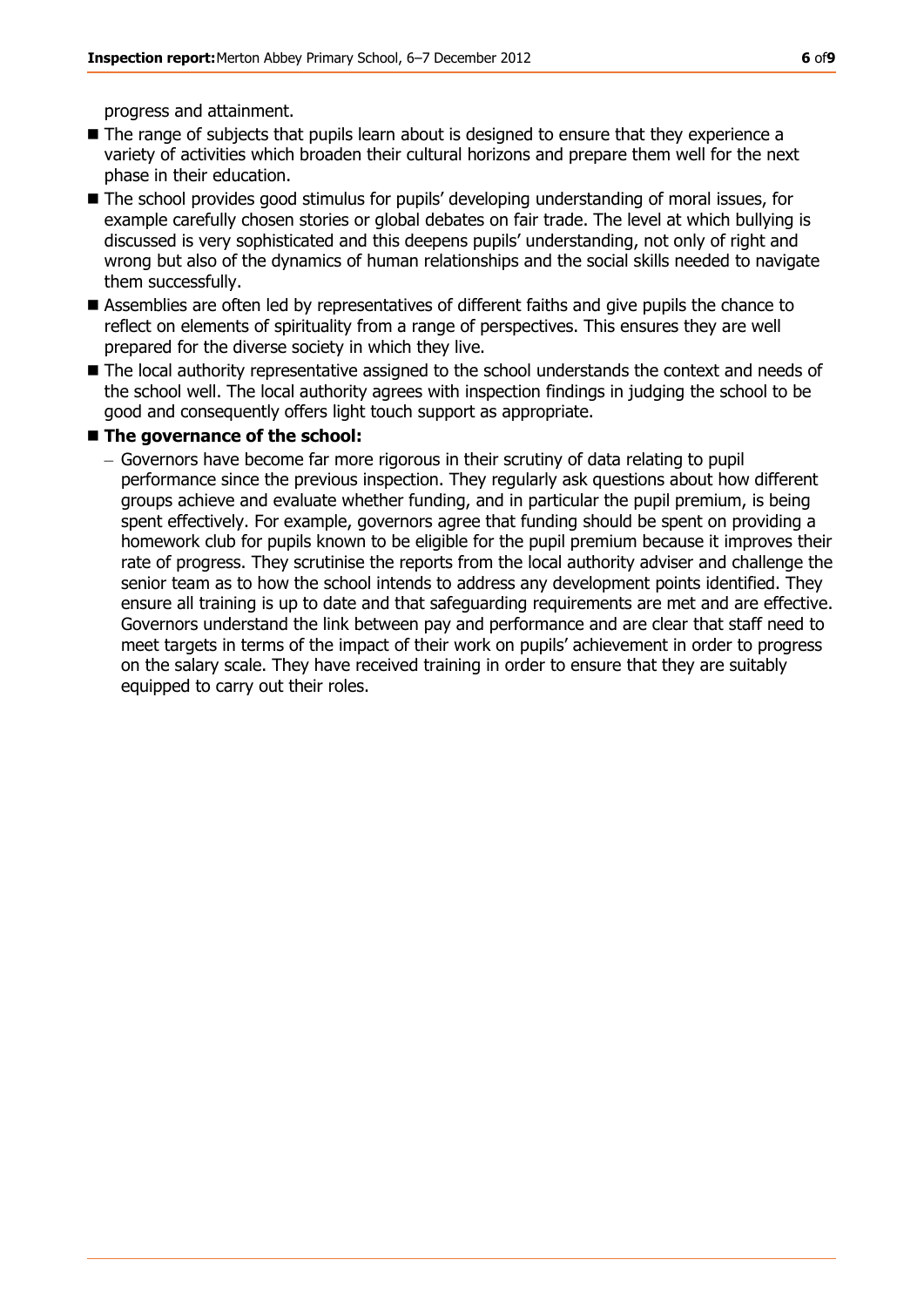## **What inspection judgements mean**

| <b>School</b> |                         |                                                                                                                                                                                                                                                                                                                                                                         |
|---------------|-------------------------|-------------------------------------------------------------------------------------------------------------------------------------------------------------------------------------------------------------------------------------------------------------------------------------------------------------------------------------------------------------------------|
| Grade         | <b>Judgement</b>        | <b>Description</b>                                                                                                                                                                                                                                                                                                                                                      |
| Grade 1       | Outstanding             | An outstanding school is highly effective in delivering outcomes<br>that provide exceptionally well for all its pupils' needs. This ensures<br>that pupils are very well equipped for the next stage of their<br>education, training or employment.                                                                                                                     |
| Grade 2       | Good                    | A good school is effective in delivering outcomes that provide well<br>for all its pupils' needs. Pupils are well prepared for the next stage<br>of their education, training or employment.                                                                                                                                                                            |
| Grade 3       | Requires<br>improvement | A school that requires improvement is not yet a good school, but it<br>is not inadequate. This school will receive a full inspection within<br>24 months from the date of this inspection.                                                                                                                                                                              |
| Grade 4       | Inadequate              | A school that has serious weaknesses is inadequate overall and<br>requires significant improvement but leadership and management<br>are judged to be Grade 3 or better. This school will receive regular<br>monitoring by Ofsted inspectors.                                                                                                                            |
|               |                         | A school that requires special measures is one where the school is<br>failing to give its pupils an acceptable standard of education and<br>the school's leaders, managers or governors have not<br>demonstrated that they have the capacity to secure the necessary<br>improvement in the school. This school will receive regular<br>monitoring by Ofsted inspectors. |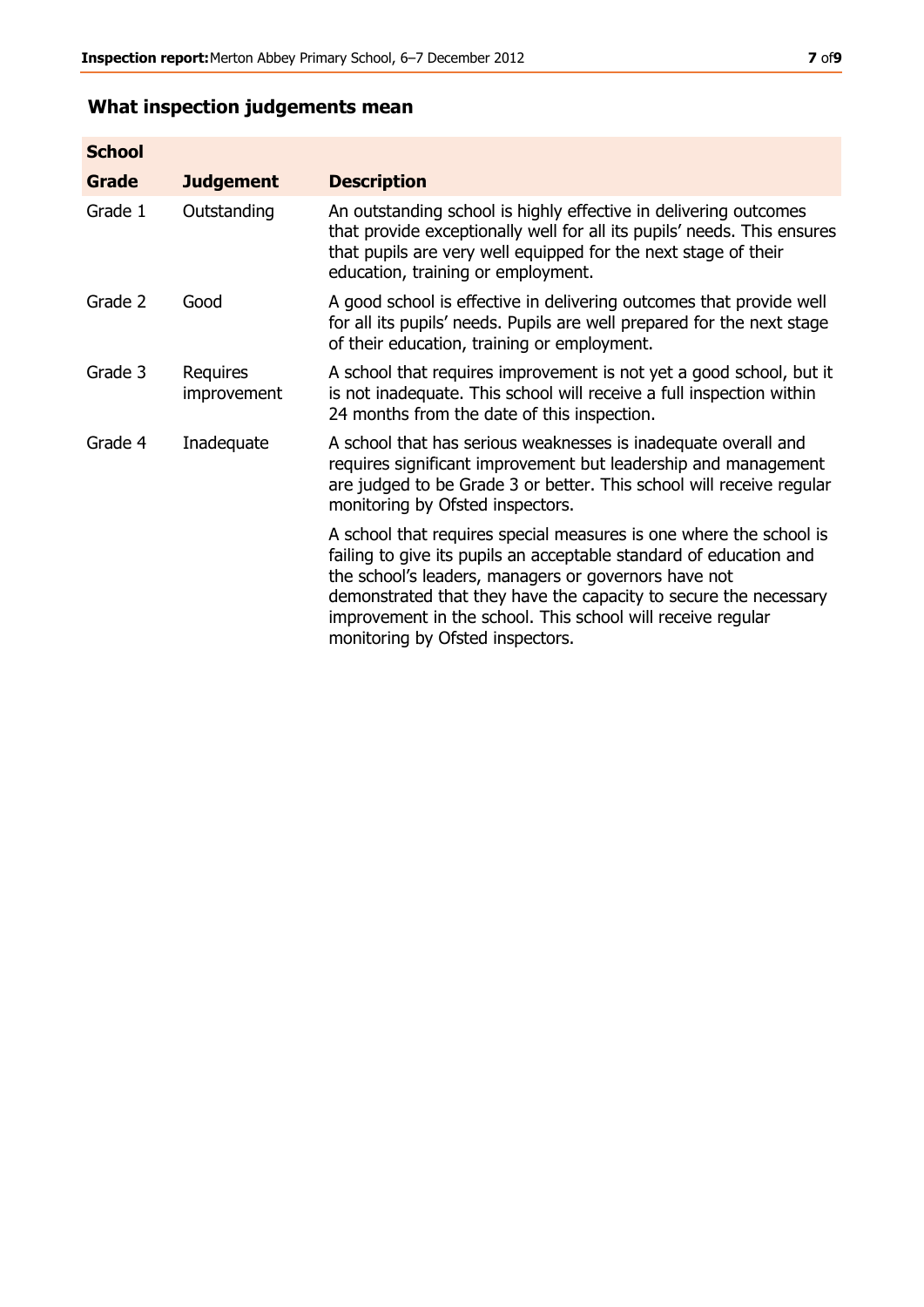#### **School details**

| Unique reference number  | 102638 |
|--------------------------|--------|
| <b>Local authority</b>   | Merton |
| <b>Inspection number</b> | 400561 |

This inspection of the school was carried out under section 5 of the Education Act 2005.

| <b>Type of school</b>                      | Primary                        |
|--------------------------------------------|--------------------------------|
| <b>School category</b>                     | Community                      |
| Age range of pupils                        | $3 - 11$                       |
| <b>Gender of pupils</b>                    | Mixed                          |
| <b>Number of pupils on the school roll</b> | 377                            |
| <b>Appropriate authority</b>               | The governing body             |
| <b>Chair</b>                               | <b>Sandy Cowling</b>           |
| <b>Headteacher</b>                         | Stella Fry                     |
| Date of previous school inspection         | 24-25 September 2009           |
| <b>Telephone number</b>                    | 020 8542 7129                  |
| <b>Fax number</b>                          | 020 8543 7369                  |
| <b>Email address</b>                       | head@mertonabbey.merton.sch.uk |